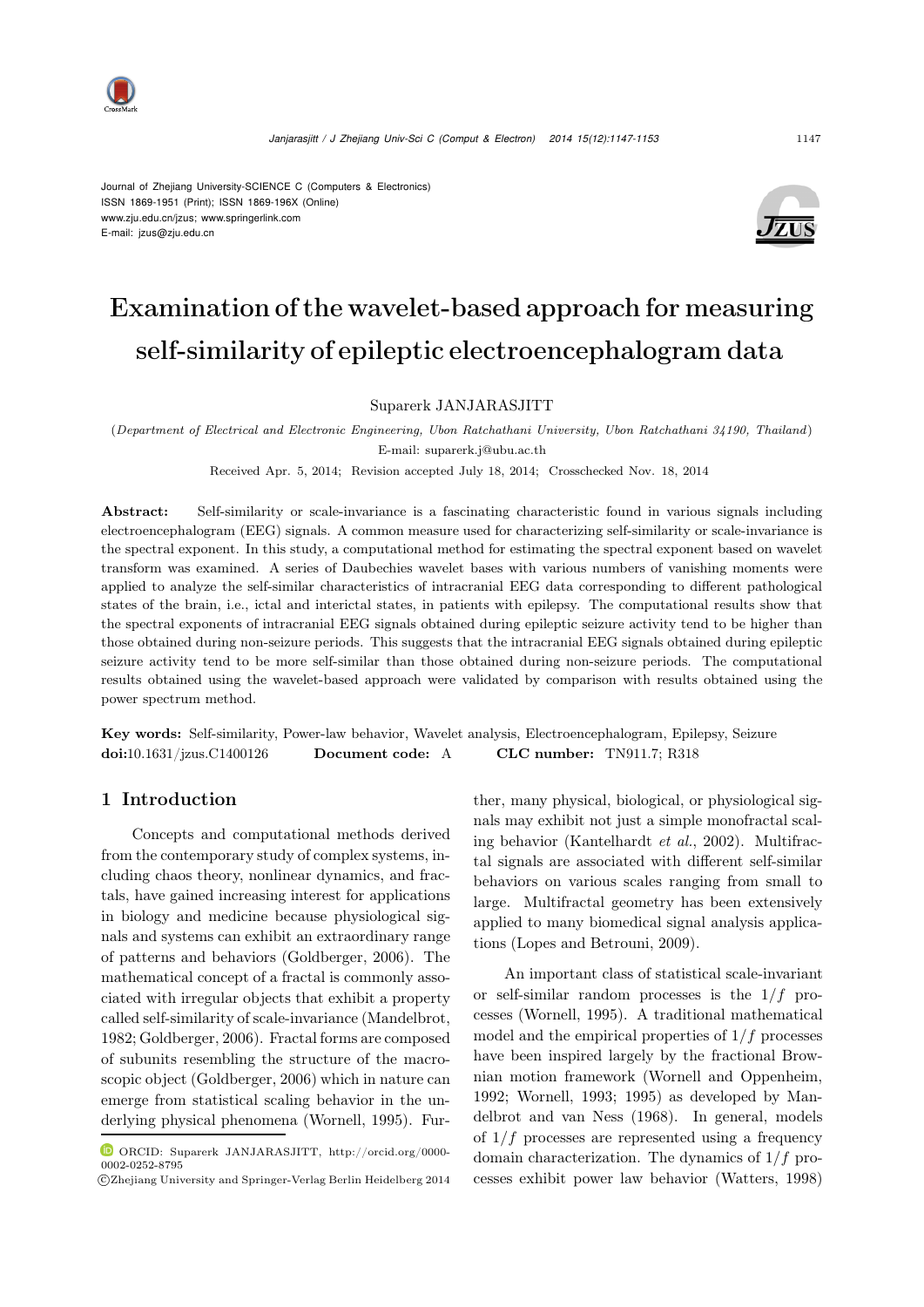and can be characterized in the frequency domain by  $S(\omega) \propto 1/|\omega|^{\gamma}$ , where  $S(\omega)$  is the Fourier trans-<br>form and si is referred to as the spectral support form and  $\gamma$  is referred to as the spectral exponent. Accordingly, the spectral exponent  $\gamma$  can be inherently obtained from the slope of a log-log plot of power spectral density.

Flicker-noise spectroscopy (FNS) is another method relevant to the concept of  $1/f$  processes. The main idea of FNS is that the power spectrum of many natural signals has a plateau at lower frequencies, but flicke[r](#page-6-7) [noise](#page-6-7) [at](#page-6-7) [higher](#page-6-7) [frequencies](#page-6-7) [\(](#page-6-7)Timashev and Polyakov, [2007;](#page-6-7) [Timashev](#page-6-8) *et al.*, [2010](#page-6-8)). Such behavior results in a finite correlation scale for the 1/f noise component [\(Timashev and Polyakov, 2007;](#page-6-7) [Timashev](#page-6-8) *et al.*, [2010\)](#page-6-8). The FNS method has been applied to various biomedical signals, e.g., electroencephalogram (EEG) [\(Timashev](#page-6-9) *et al.*, [2012\)](#page-6-9) and magnetoencephalogram (MEG) [\(Timashev](#page-6-10) *et al.*, [2009](#page-6-10)). Wornell (1993; 1995) developed a waveletbased representation for  $1/f$  processes. As the wavelet transform is a natural tool for characterizing self-similar or scale-invariant signals, wavelet transformations play a significant role in the study of self-similar signals and systems [\(Wornell](#page-6-2), [1995](#page-6-2)).

In this study, a computational method based on a wavelet-based representation of  $1/f$  processes developed by [Wornell](#page-6-11) [\(1991\)](#page-6-11) is used to estimate the spectral exponent which characterizes the selfsimilarity of a signal. The wavelet-based approach was shown to provide better performance compared t[o](#page-6-12) [detrended](#page-6-12) [fluctuation](#page-6-12) [analysis](#page-6-12) [\(DFA\)](#page-6-12) [\(](#page-6-12)Janjarasjitt, [2014](#page-6-12)). Furthermore, the wavelet-based approach was previously applied to examine the self-similarity or the scale-invariant characteristics of long-term continuous electrocorticogram (ECoG) data recorded from epilepsy patients (Janjarasjitt and Loparo, 2009; 2010). They showed that the epileptic ECoG data corresponding to various pathological and physiological states of the brain exhibit distinctive scale-invariant characteristics.

In this study, a series of Daubechies wavelet bases corresponding to various numbers of vanishing moments was evaluated. The application of the wavelet-based approach to epileptic EEG data analysis is demonstrated. The wavelet-based approach was validated by comparison to the conventional method, i.e., the power spectrum method. The sets of epileptic EEG data used in this study have been used in several studies and examined using various

computational approaches for epileptic seizure classification and detection. For example, [Pachori](#page-6-13) [\(2008](#page-6-13)) and [Pachori and Patidar](#page-6-14) [\(2014](#page-6-14)) used empirical mode decomposition (EMD) to extract features of epileptic E[EG](#page-6-15) [data](#page-6-15) [for](#page-6-15) [seizure](#page-6-15) [classification](#page-6-15) [while](#page-6-15) Joshi *et al.* [\(2014\)](#page-6-15) used the error energy obtained using fractional linear prediction (FLP) as a feature for epileptic seizure detection. The computational results showed that these approaches can provide a high classification rate.

# 2 Methods

#### 2.1  $1/f$  processes

In general, models of  $1/f$  processes are represented using a frequency domain characterization. The dynamics of  $1/f$  processes exhibit power-law behavior [\(Watters, 1998\)](#page-6-6) and can be characterized in the form of (Wornell, 1993; 1995)

$$
S_x(\omega) \sim \frac{\sigma_x^2}{|\omega|^\gamma} \tag{1}
$$

over several decades of frequency  $\omega$  with a variance of  $\sigma_x^2$ . The spectral exponent  $\gamma$  thus specifies a distribution of spectral content from low to high frequencies. An increase in  $\gamma$  leads to a sample function with smoother temporal patterns (Wornell, 1993; 1995).

# 2.2 Wavelet-based representation of **1***/f* processes

The following theorem introduces the waveletbased representation for  $1/f$  processes:<br>**Theorem 1** (Wornell, 1993) The random process

Theorem 1 [\(Wornell, 1993\)](#page-6-16)  $x(t)$  can be constituted by wavelet basis expansions

$$
x(t) = \sum_{m} \sum_{n} d_{m,n} \psi_{m,n}(t), \qquad (2)
$$

where  $\psi_{m,n}(t)$  is an orthonormal wavelet basis with  $R$ th-order regularity, m and n are respectively, the dilation and translation indices, and  $d_{m,n}$  are the wavelet coefficients, a collection of mutually uncorrelated, zero-mean random variables, with the geometric scale-to-scale variance progression

$$
var(d_{m,n}) = \sigma^2 2^{-\gamma m} \tag{3}
$$

for some parameter  $\gamma$  (0 <  $\gamma$  < 2R). The timeaverage spectrum of the process  $x(t)$  is given by

$$
S_x(\omega) = \sigma^2 \sum_m 2^{-\gamma m} |\Psi(2^{-m}\omega)|^2, \qquad (4)
$$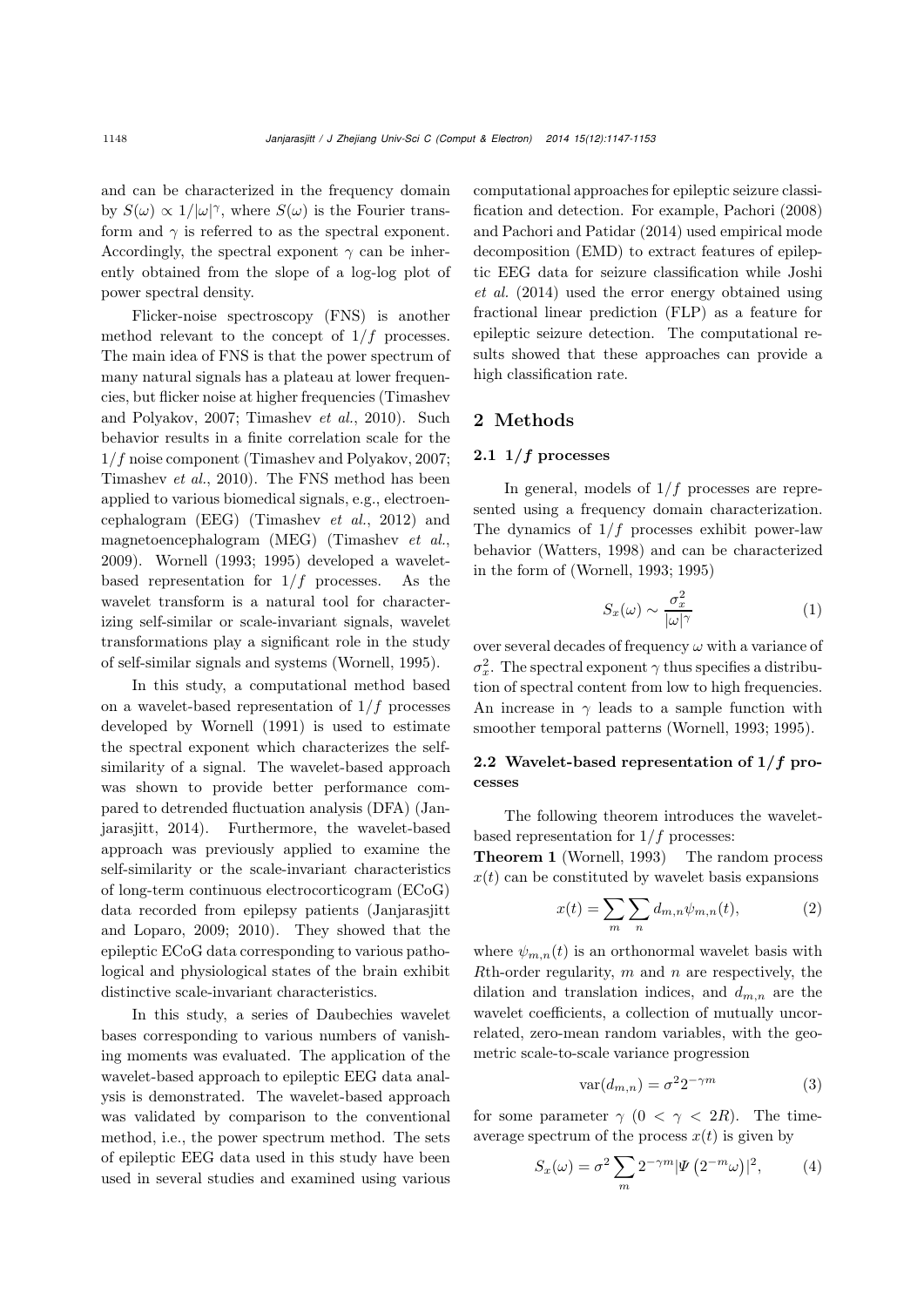which is nearly  $1/f$ , i.e.,

$$
\frac{\sigma_{\rm L}^2}{|\omega|^\gamma} \le S_x(\omega) \le \frac{\sigma_{\rm U}^2}{|\omega|^\gamma} \tag{5}
$$

for some  $0 < \sigma_L^2 \leq \sigma_U^2 < \infty$  where  $\sigma_L^2$  and  $\sigma_U^2$  are<br>hounding constants, and has expandibility appear bounding constants, and has exponentially spaced ripple such that

$$
|\omega|^{\gamma} S_x(\omega) = |2^k \omega|^{\gamma} S_x (2^k \omega), \ \forall \ k \in \mathbb{Z}.
$$
 (6)

The spectral exponent  $\gamma$  of a 1/f process is directly related to the self-similarity parameter H (Wornell and Oppenheim, 1992; Wornell, 1993; 1995). This is also indicative of long-range correlations [\(Goldberger](#page-6-17) *et al.*, [2002\)](#page-6-17).

#### 2.3 Wavelet-based self-similarity measure

According to Theorem 1, the spectral exponent  $\gamma$  of a 1/f process can be determined from a linear relationship between  $\log_2 \text{var}(d_{m,n})$  and the level m. Therefore, the wavelet-based approach for estimating the spectral exponent can be performed in the following steps:

1. Normalize a signal  $\{x[n]\}$  for *n*  $0, 1, \ldots, N-1$  by factoring with its norm which is  $x_n[n] = x[n]/\sum_k x^2[k].$ 

2. Decompose the normalized signal  $\{x_n[n]\}$  into M levels using the wavelet-basis expansions to obtain the wavelet coefficients  $d_{m,n}$ , where  $m = 1, 2, \ldots, M$ .

3. Compute the variance of wavelet coefficients  $d_{m,n}$  corresponding to each level m.

4. Compute the logarithm to base 2 of the corresponding variances of wavelet coefficients var $(d_{m,n})$ .

5. Estimate the slope of the  $\log_2 \text{var}(d_{m,n})-m$ plot to obtain  $\gamma$ .

## 3 Data and analysis

#### 3.1 Data and patients

The data examined in this study consist of two sets of intracranial EEG data of epilepsy patients obtained from the Department of Epileptology, University of Bonn (http://epileptologiebonn.de/cms/front\_content.php?idcat=193) and originated from [Andrzejak](#page-6-18) *et al.* [\(2001\)](#page-6-18). The intracranial EEG data sets, referred to as N and S, were recorded using intracranial electrodes from five epilepsy patients whom had achieved complete

seizure control after resection of one of the hippocampal formations [\(Andrzejak](#page-6-18) *et al.*, [2001\)](#page-6-18). The data set N corresponds to intracranial EEG signals during non-seizure periods (interictal state), while the data set S was recorded during seizure activity (ictal state). Both data sets were recorded from within the epileptogenic zone [\(Andrzejak](#page-6-18) *et al.*, [2001](#page-6-18)).

Each intracranial EEG data set contains 100 epochs of a single-channel intracranial EEG signal recorded with a 128-channel amplifier system using an average common reference (omitting electrodes containing pathological activity) [\(Andrzejak](#page-6-18) *et al.*, [2001](#page-6-18)). The length of each epoch is 4096 samples (about 23.6 s). These epochs were selected and cut out from continuous multi-channel intracranial EEG data recordings after visual inspection for artifacts, including mu[scle](#page-6-18) [activity](#page-6-18) [and](#page-6-18) [eye](#page-6-18) [movements](#page-6-18) [\(](#page-6-18)Andrzejak *et al.*, [2001](#page-6-18)). In addition, the epochs of the intracranial EEG signal satisfied the weak stationarity criterion given in [Andrzejak](#page-6-18) *et al.* [\(2001\)](#page-6-18). The intracranial EEG data were sampled with 12-bit analog-to-digital conversion and a sampling rate of 173.61 Hz. The intracranial EEG data had a spectral bandwidth of between 0.5 and 85 Hz. Examples of the signals for each data set are depicted in Fig. [1.](#page-2-0)



<span id="page-2-0"></span>Fig. 1 Example of the intracranial EEG signals of data sets N and S

#### 3.2 Analytic framework

In the computational analysis, the intracranial EEG signals were decomposed into four levels, i.e.,  $m = 1, 2, 3, \text{ and } 4, \text{ using a family of Daubechies}$ wavelet bases. Four types of Daubechies wavelet bases were examined, including the 1st order (referred to as Db1) and also known as Haar wavelets, the 2nd order (Db2), the 10th order (Db10), and the 30th order (Db30). All these types of Daubechies wavelet bases are orthogonal and have compact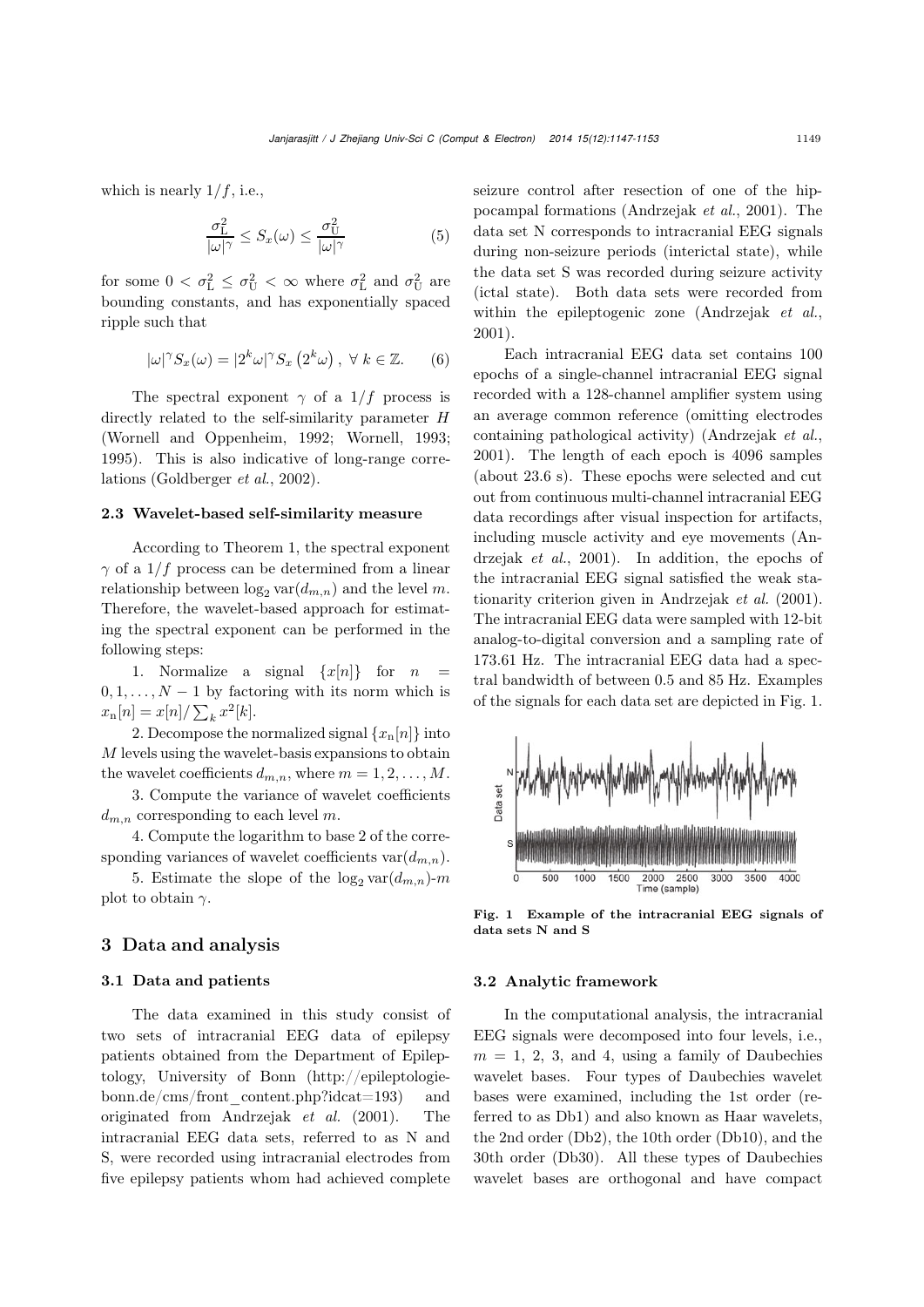supports. The number of vanishing moments of the Daubechies wavelet bases varied. The higher the order, the higher the number of vanishing moments.

The corresponding spectral sub-bands of the wavelets at levels  $m = 1, 2, 3$ , and 4 approximately fail in the ranges of  $\geq 43.40$  Hz, 21.70-43.40 Hz, 10.85–21.70 Hz, and 5.43–10.85 Hz, respectively. The spectral sub-bands of the 10th order of Daubechies wavelets corresponding to levels  $m = 1, 2, 3,$  and 4 are illustrated in Fig. [2.](#page-3-0) The spectral exponent was estimated using the  $log_2$ -var of wavelet coefficients corresponding to only the levels  $m = 1, 2,$  and 3, as the linear relationship between the  $log_2$ -var of wavelet coefficients of the intracranial EEG signals is practically observed. The slope of the  $log_2$ -var of wavelet coefficients was estimated using the least squares estimator.



<span id="page-3-0"></span>Fig. 2 The corresponding spectral sub-bands of the 30th order of Daubechies wavelets at the levels *m*=1, 2, 3, and 4

### 4 Results

#### 4.1 Characteristics of the spectral exponents

Plots of the  $log_2$ -var of wavelet coefficients of the exemplary intracranial EEG signals of data sets N and S are shown in Fig. [1](#page-2-0) and those using different Daubechies wavelet bases are illustrated in Fig. [3.](#page-3-1) The  $log_2$ -var of wavelet coefficients of the signals varied corresponding to the wavelet bases but showed the power-law behavior. The estimated spectral exponents of the exemplary intracranial EEG signal of data set N obtained using the Db1, Db2, Db10, and Db30 wavelets were 2.6007, 3.2422, 3.5030, and 3.4412, respectively, while those of data set S obtained using the Db1, Db2, Db10, and Db30 wavelet



<span id="page-3-1"></span>Fig. 3 Comparison of **log2**-**var** of wavelet coefficients of the exemplary intracranial EEG signals of data sets N and S using Daubechies wavelet bases Db1 (a), Db2 (b), Db10 (c), and Db30 (d)

bases were 2.7380, 4.0782, 6.1793, and 6.5373, respectively.

Table [1](#page-4-0) summarizes the statistical values of the  $log_2$ -var of wavelet coefficients of all intracranial EEG data of both sets using the Db1, Db2, Db10, and Db30 wavelet bases. At the same level of  $m$ , the  $log<sub>2</sub>$ -var of wavelet coefficients tended to decrease as the order of Daubechies wavelet bases increased. In particular, at the level  $m = 1$  or  $m = 2$ , the log<sub>2</sub>var of wavelet coefficients of all intracranial EEG data using the Db10 and Db30 wavelet bases were substantially lower than those using the Db1 and Db2 wavelet bases. In addition, the  $log_2$ -var of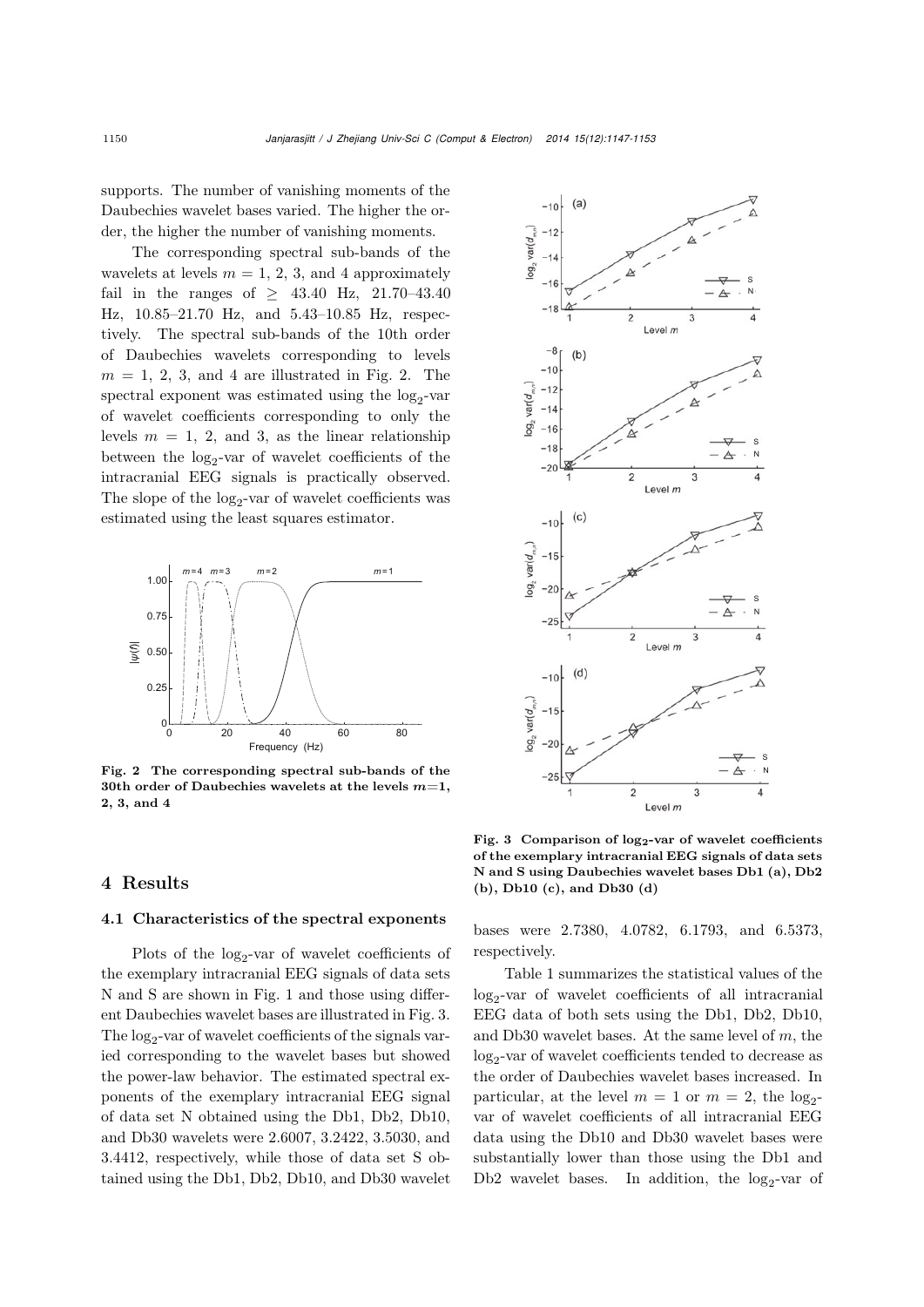wavelet coefficients of the data set S tended to be affected more by the order of Daubechies wavelet bases. This could be because the number of vanishing moments of the Daubechies wavelet bases increases as the order of Daubechies wavelet bases increases. The higher order of the Daubechies wavelet bases (those with a higher number of vanishing moments) can better represent the higher frequency components of the intracranial EEG signals.

The estimated spectral exponents of the intracranial EEG data sets N and S obtained using the Db1, Db2, Db10, and Db30 wavelet bases are compared in box plots shown in Fig. [4.](#page-4-1) Also, the statistical values of the spectral exponents are summarized in Table [2.](#page-5-0) The estimated spectral exponent tended to increase as the order of Daubechies wavelet bases used increased. The estimated spectral exponents of the intracranial EEG data sets N and S obtained using the Db1 wavelet bases were generally comparable, while those obtained using the Db2, Db10, or Db30 wavelet bases were substantially different. Furthermore, the estimated spectral exponents of the data set S typically tended to be higher than those of set N.

<span id="page-4-0"></span>Table 1 The statistical values of the **log2**-**var** of wavelet coefficients of the intracranial EEG data sets N and S

| Wavelet         | Level          | $log_2$ var           |                       |
|-----------------|----------------|-----------------------|-----------------------|
| hases           | m              | Ν                     | S                     |
| D <sub>b1</sub> | 1              | $-17.4643 \pm 0.6801$ | $-16.2591 \pm 0.6413$ |
|                 | $\overline{2}$ | $-14.8262 \pm 0.6051$ | $-13.5173 + 0.6117$   |
|                 | 3              | $-12.4121 + 0.5550$   | $-11.2634 + 0.5204$   |
|                 | $\overline{4}$ | $-10.5041 \pm 0.5301$ | $-9.9491 \pm 0.5676$  |
| Dh2             | 1              | $-19.3189 \pm 1.0183$ | $-18.4120 \pm 0.9401$ |
|                 | $\mathfrak{D}$ | $-15.9483 + 0.8019$   | $-14.3411+0.8532$     |
|                 | 3              | $-12.8670 + 0.6794$   | $-11.3788 + 0.6512$   |
|                 | $\overline{4}$ | $-10.5244 \pm 0.6266$ | $-9.8392 \pm 0.7422$  |
| Db10            | 1              | $-20.6040 + 1.4719$   | $-21.8310 \pm 1.3752$ |
|                 | $\mathfrak{D}$ | $-16.9059 + 1.0470$   | $-15.5034 + 1.1135$   |
|                 | 3              | $-13.3456 + 0.7467$   | $-11.4474 + 0.8220$   |
|                 | $\overline{4}$ | $-10.6035 + 0.7781$   | $-9.8489 + 0.9126$    |
| Db30            | 1              | $-20.7005 \pm 1.5331$ | $-22.3388 + 1.4176$   |
|                 | $\mathfrak{D}$ | $-17.0008 \pm 1.1097$ | $-15.7466 + 1.1698$   |
|                 | 3              | $-13.4762 + 0.7417$   | $-11.4414 \pm 0.8457$ |
|                 | $\overline{4}$ | $-10.6492 + 0.7633$   | $-9.8839 + 0.9320$    |

Statistical values are expressed as mean*±*standard deviation

#### 4.2 Validation of the wavelet-based approach

To validate the estimated spectral exponents obtained using the wavelet-based approach, the spec-



<span id="page-4-1"></span>Fig. 4 Comparison of the spectral exponents of the intracranial EEG data sets N and S using Daubechies wavelet bases Db1 (a), Db2 (b), Db10 (c), and Db30 (d)

tral exponents of the intracranial EEG data were computed from the power spectrum estimated using the Yule-Walker AR method with the order of four. Plots of the power spectral density of the exemplary intracranial EEG signals of data sets N and S are shown in Fig. [5.](#page-5-1) These reveal that the signals exhibit power-law behavior. In addition, there is a change in the slope of the power spectral density of the exemplary intracranial EEG signals at around 10 Hz, which is similar to the  $log_2$ -var of wavelet coefficients whose slope changes at level of three.

The spectral exponents of the exemplary intracranial EEG signals of data sets N and S (Fig. [1\)](#page-2-0) estimated from the frequency ranges  $\geq 10.85$  Hz and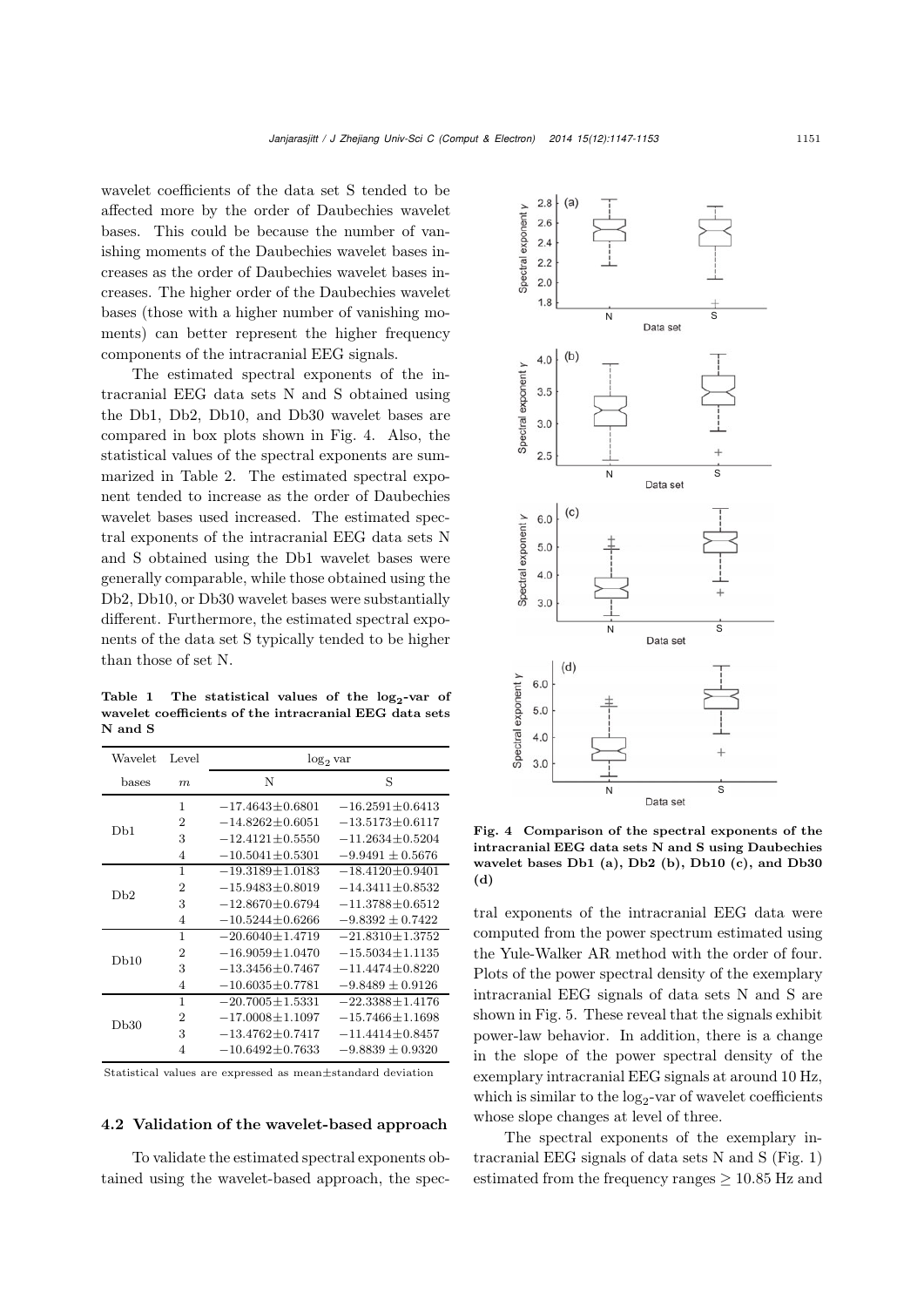| Wavelet bases   | $\log_2 \text{var}$ |                     |  |
|-----------------|---------------------|---------------------|--|
|                 | N                   | S                   |  |
| D <sub>b1</sub> | $2.5261 + 0.1396$   | $2.4979 + 0.1767$   |  |
| Dh2             | $3.2260 \pm 0.3125$ | $3.5166 + 0.3122$   |  |
| Db10            | $3.6292 \pm 0.6003$ | $5.1918 \pm 0.5559$ |  |
| Db30            | $3.6121 \pm 0.6667$ | $5.4487 \pm 0.5886$ |  |

<span id="page-5-0"></span>Table 2 The statistical values of the spectral exponents of the intracranial EEG data of sets N and S

Statistical values are expressed as mean*±*standard deviation

higher using the power spectrum method were 3.0514 and 5.3451, respectively. As observed previously, the estimated spectral exponent of the EEG signal of data set S was higher than that of data set N.

The estimated spectral exponents of the intracranial EEG data sets N and S obtained using the power spectrum method are compared using box plots shown in Fig. [6.](#page-5-2) The spectral exponents estimated using the power spectrum method are equivalent to those estimated using the wavelet-based approach, especially with the Db10 and Db30 wavelet bases. In addition, the statistical values of the spectral exponents obtained using the power spectrum method were, respectively,  $3.1769 \pm 0.5541$  and  $4.8241 \pm 0.5155$ . This supports the finding that the spectral exponents of the intracranial EEG data of set S tend to be higher than those of set N. Furthermore, the estimated spectral exponents of the EEG data obtained using the power spectrum method were similar to those obtained using the waveletbased approach.



<span id="page-5-1"></span>Fig. 5 Comparison of the power spectral density of the exemplary intracranial EEG signals of data sets N and S using the Yule-Walker AR method

# 5 Discussion and conclusions

Our results show that an approach based on a wavelet-based representation of  $1/f$  processes (Wor-



<span id="page-5-2"></span>Fig. 6 Comparison of the spectral exponents of the intr[acra](#page-6-16)nial EEG data of sets N and S using the power spectrum method

nell, [1993\)](#page-6-16) can be used successfully to estimate the spectral exponent  $\gamma$ , which characterizes selfsimilarity. The spectral exponents of the intracranial EEG signals estimated using the wavelet-based approach were generally comparable to those estimated using the power spectrum method. In particular, the interpretations of the computational results obtained from both methods are identical. However, the wavelet transform method is naturally suited for manipulating self-similar or scale-invariant signals, while the Fourier transform method is suited for translation-invariant signals such as stationary, cyclostationary, and periodic signals [\(Wornell, 1991\)](#page-6-11). Moreover, the implementation of wavelet transformations using fast discrete wavelet transform makes the [wavelet-based](#page-6-19) [approach](#page-6-19) [more](#page-6-19) [practical.](#page-6-19) Abry *et al.* [\(1993](#page-6-19)) showed that the wavelet-based approach can be used to estimate the power spectral density. As a result, the wavelet-based approach can increase the accuracy of the estimation of the spectral exponent.

From the application viewpoint, the computational results suggest that intracranial EEG signals obtained during epileptic seizure activity tend to be more self-similar than those obtained during non-seizure periods. Even though the estimated spectral exponent was varied and affected by the wavelet bases (in particular, the number of vanishing moments) used in the wavelet-based approach, a significant difference between the spectral exponents obtained during epileptic seizure activity and those obtained during non-seizure periods can be generally observed. This is sufficient to reveal the characteristics of the underlying neuronal dynamics of the brain corresponding to different pathological states, i.e., epileptic seizure activity (ictal state) and